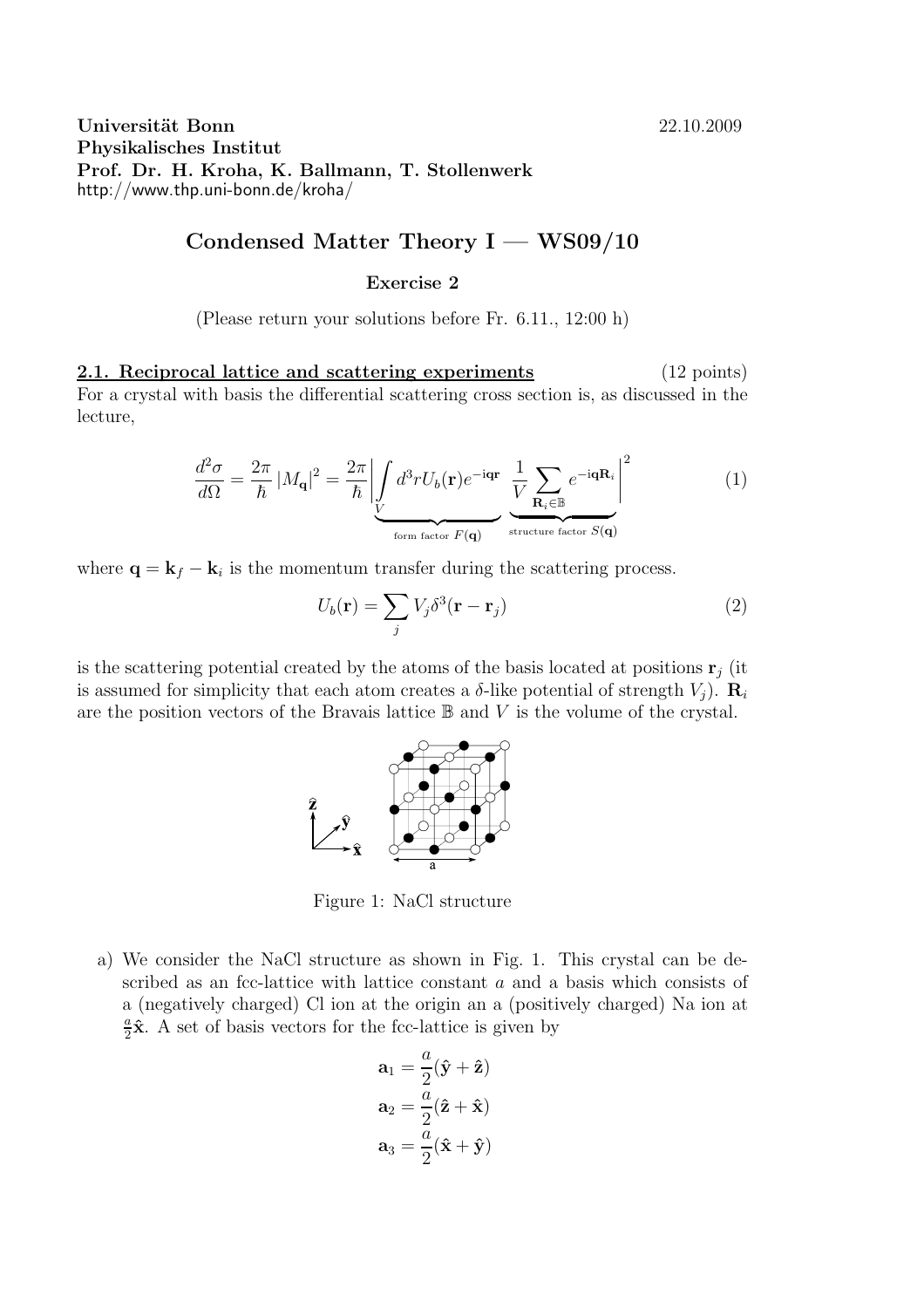Calculate the the basis vectors of the corresponding reciprocal lattice by

$$
\mathbf{k}_{i}=2\pi\frac{\epsilon_{ijk}(\mathbf{a}_{j}\times\mathbf{a}_{k})}{\mathbf{a}_{1}\cdot(\mathbf{a}_{2}\times\mathbf{a}_{3})}.
$$

What kind of lattice is spanned by  $\mathbf{k}_1$ ,  $\mathbf{k}_2$  and  $\mathbf{k}_3$ ? We consider electron diffraction, i.e.  $V_2 = -V_1$ . Calculate the scattering amplitude  $M_{\mathbf{q}}$  for this crystal and show that all Bragg reflexes with  $\mathbf{q} = \mathbf{K} = m_1 \mathbf{k}_1 + m_2 \mathbf{k}_2 + m_3 \mathbf{k}_3$ , with

$$
(m_1 + m_2 + m_3) = \text{even}
$$

vanish. Why does this happen?

b) Sketch the q dependence of the scattering cross section along the x-axis.

The forward scattering cross section for a diffraction experiment on a one-dimensional crystal is shown in Fig. 2, i.e. every 3rd Bragg reflex is extinguished by the basis. Again, the atomic potentials are expected to be pointlike (2). Furthermore we assume that the atoms are placed equidistantly.

c) Use (1) to investigate the structure of the basis and calculate the potential strengths  $V_j$ .



Figure 2: Observed cross section

2.2. Bandstructure calculation: weak periodic potential (10 points) In this exercise we want to study the effect of a periodic potential in the limit of a very weak one. We will see that it creates a band structure with energy gaps at the Brillouin zone boundaries in k-space.

We start our calculation with a free electron system  $(\varepsilon_k^0 = \frac{k^2}{2m})$  $\frac{k^2}{2m}$  and treat the periodic potential in 2nd order perturbation theory.

a) Use Bloch's theorem to express the potential and the electron wave function as a Fourier series over all reciprocal lattice vectors and over all k-vectors in the 1st Brillouin zone, respectively. Write down the Schrödinger equation in k-space (compare lecture).